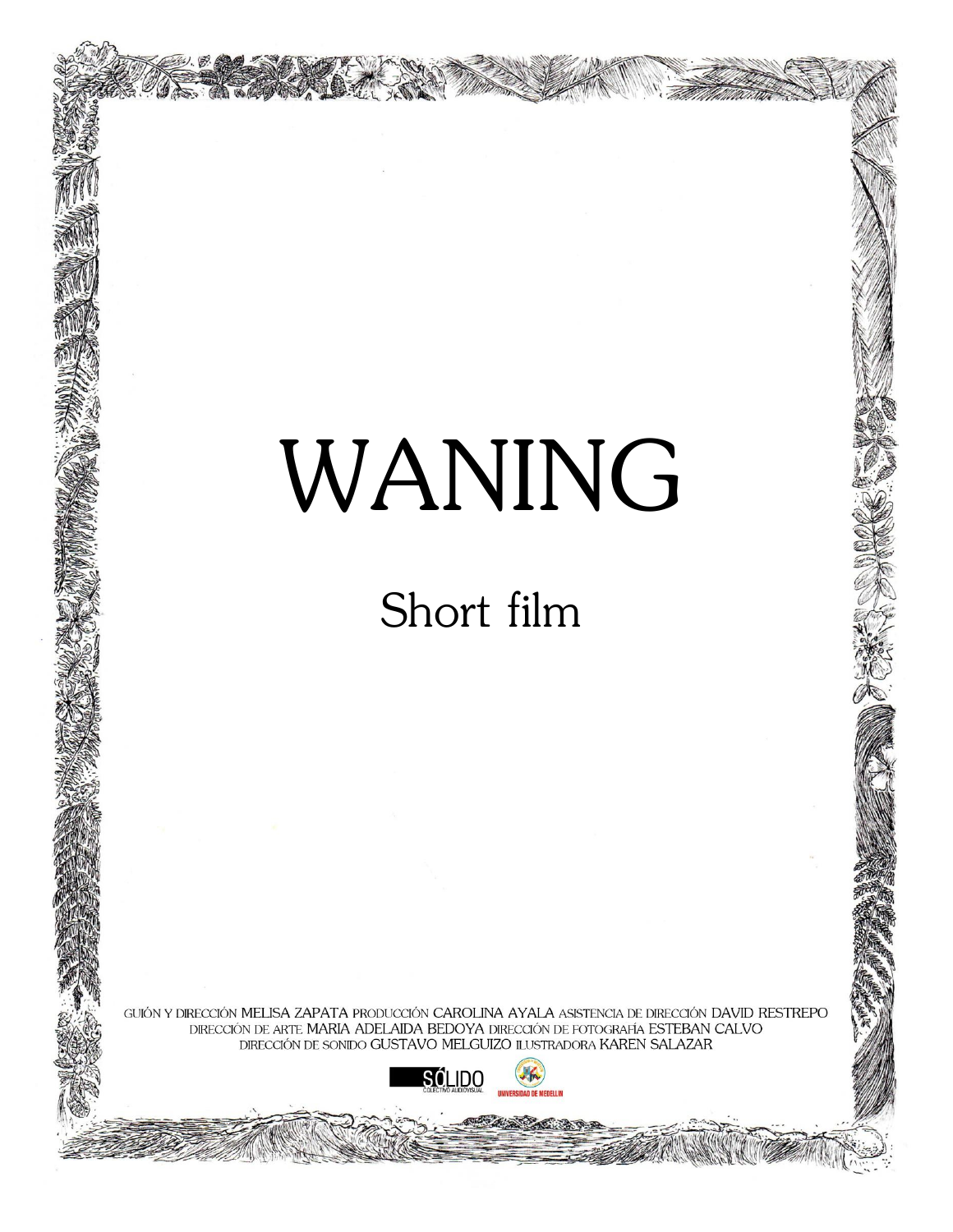### **SYNOPSIS**

Negra, a young afro-descendant girl, arrives at her house near the sea with news that could change her life and Vieja's one, her adoptive mother.

### **TRAILER**

<https://www.youtube.com/watch?v=5KuLCxkpp78>

#### **SPECIFICATIONS**

| Country            | Colombia              |
|--------------------|-----------------------|
| Year of production | 2017                  |
| Running time       | $11:42 \; \text{min}$ |
| Color o B/N        | Color                 |
| Language           | Spanish               |
| <b>Subtitles</b>   | English               |

#### **CAST AND CREW**

| . .<br>$\sim$<br>w<br>۰.<br>v<br>× |
|------------------------------------|
|------------------------------------|

| Direction, screenplay and editing<br>Production<br><b>Direction assistant</b><br>Art direction<br>Cinematography<br>Music<br>Sound design<br>Direct sound<br>Art assistant<br>Camera operator<br>Gaffer | Melisa Zapata Montoya<br>Carolina Ayala Lopera<br>Juan David Restrepo<br>Maria Adelaida Bedoya<br>Esteban Calvo Herrera<br>Ana Celia Mosquera<br>Santiago Vélez<br>Gustavo Melguizo<br>Alejandra María López<br>Julián Gallo |
|---------------------------------------------------------------------------------------------------------------------------------------------------------------------------------------------------------|------------------------------------------------------------------------------------------------------------------------------------------------------------------------------------------------------------------------------|
| Script                                                                                                                                                                                                  | Santiago Roldán Montoya<br>Ana María Areiza                                                                                                                                                                                  |
|                                                                                                                                                                                                         |                                                                                                                                                                                                                              |

#### **FESTIVALS & AWARDS**

• 57° Festival Internacional de Cine de Cartagena de Indias, 2017, Colombia (Best Short Film – New Creators Competition)

Dora Alba Vargas Daniela Córdoba

- 28° Sao Paulo International Short Film Festival, 2017, Brasil
- 68° Montecatini International Short Film Festival, 2017, Italia
- 15° Bogotá Short Film Festival / Festival de Cortos de Bogotá, 2017, Colombia
- 6° The Colombian International Film Festival New York, 2018, EEUU
- NewFilmmakers Los Angeles (NFMLA) Film Festival InFocus: Latino & Hispanic Cinema